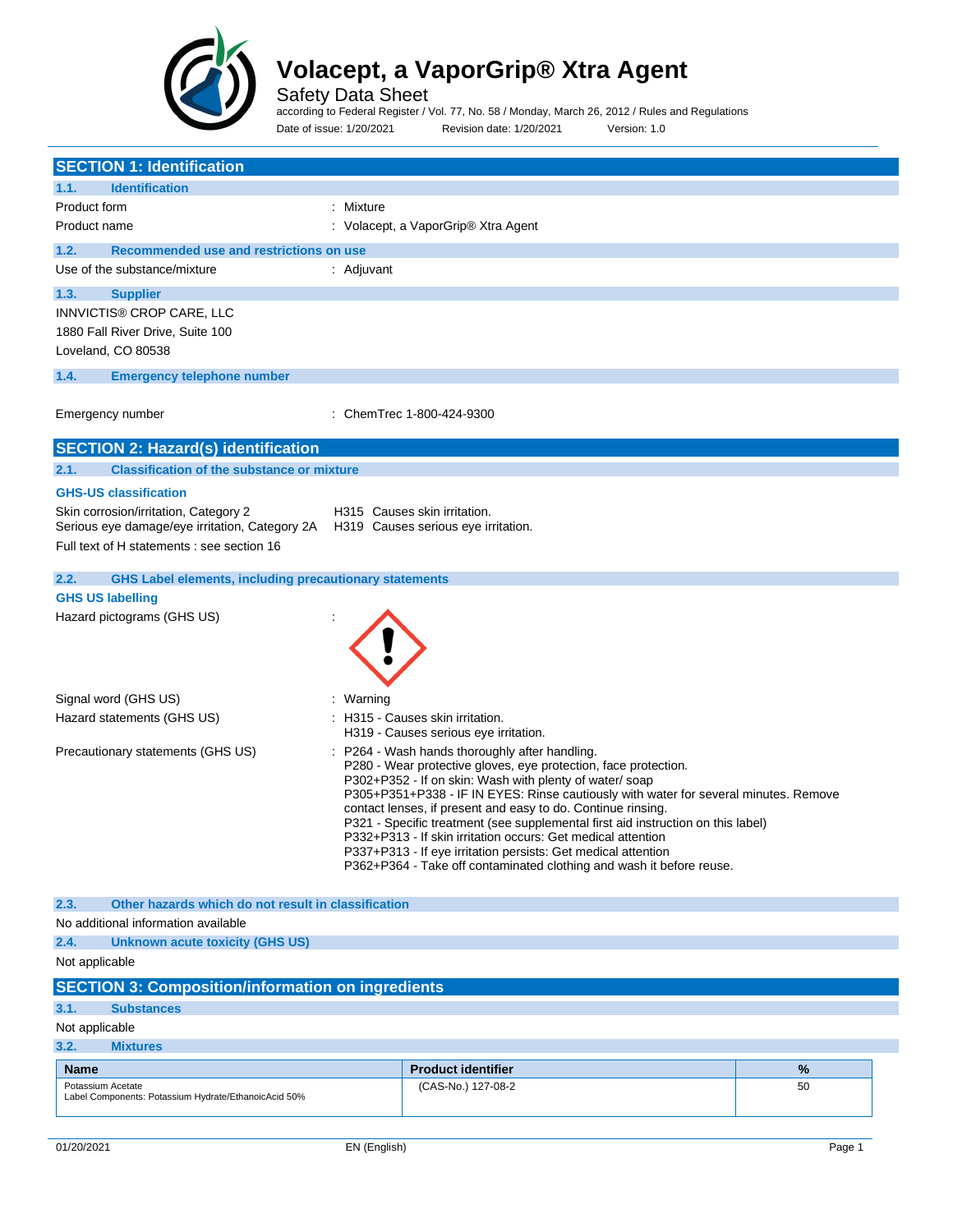Safety Data Sheet

according to Federal Register / Vol. 77, No. 58 / Monday, March 26, 2012 / Rules and Regulations

### Full text of hazard classes and H-statements : see section 16

| <b>SECTION 4: First-aid measures</b>                                        |                                                                                                                                                                                                                                                                                                                                                    |  |
|-----------------------------------------------------------------------------|----------------------------------------------------------------------------------------------------------------------------------------------------------------------------------------------------------------------------------------------------------------------------------------------------------------------------------------------------|--|
| <b>Description of first aid measures</b><br>4.1.                            |                                                                                                                                                                                                                                                                                                                                                    |  |
| First-aid measures after inhalation                                         | : Move to fresh air. If person is not breathing, call 911 or an ambulance, then give artificial<br>respiration, preferably mouth-to-mouth if possible. Call a physician or poison control center<br>immediately.                                                                                                                                   |  |
| First-aid measures after skin contact                                       | : Wash off immediately with plenty of water for at least 15 minutes. Take off contaminated<br>clothing and shoes immediately. Call a physician or poison control center immediately                                                                                                                                                                |  |
| First-aid measures after eye contact                                        | Hold eye open and rinse slowly and gently with water for 15-20 minutes. Remove contact<br>lenses, if present, after the first 5 minutes, then continue rinsing eye. Call a physician or poison<br>control center immediately.                                                                                                                      |  |
| First-aid measures after ingestion                                          | Call a physician or poison control center immediately. Rinse out mouth and give water in small<br>sips to drink. DO NOT induce vomiting unless directed to do so by a physician or poison control<br>center. Never give anything by mouth to an unconscious person. Do not leave victim<br>unattended.                                             |  |
| 4.2.<br>Most important symptoms and effects (acute and delayed)             |                                                                                                                                                                                                                                                                                                                                                    |  |
| Symptoms/effects after skin contact                                         | : Irritation.                                                                                                                                                                                                                                                                                                                                      |  |
| Symptoms/effects after eye contact                                          | $: Eye$ irritation.                                                                                                                                                                                                                                                                                                                                |  |
| Immediate medical attention and special treatment, if necessary<br>4.3.     |                                                                                                                                                                                                                                                                                                                                                    |  |
|                                                                             | Appropriate supportive and symptomatic treatment as indicated by the patient's condition is recommended.                                                                                                                                                                                                                                           |  |
|                                                                             |                                                                                                                                                                                                                                                                                                                                                    |  |
| <b>SECTION 5: Fire-fighting measures</b>                                    |                                                                                                                                                                                                                                                                                                                                                    |  |
| Suitable (and unsuitable) extinguishing media<br>5.1.                       |                                                                                                                                                                                                                                                                                                                                                    |  |
| Suitable extinguishing media                                                | : Use water spray, alcohol-resistant foam, dry chemical or carbon dioxide.                                                                                                                                                                                                                                                                         |  |
| Unsuitable extinguishing media                                              | : High volume water jet.                                                                                                                                                                                                                                                                                                                           |  |
| 5.2.<br>Specific hazards arising from the chemical                          |                                                                                                                                                                                                                                                                                                                                                    |  |
| Hazardous decomposition products in case of<br>fire                         | : Toxic fumes may be released.                                                                                                                                                                                                                                                                                                                     |  |
| 5.3.<br>Special protective equipment and precautions for fire-fighters      |                                                                                                                                                                                                                                                                                                                                                    |  |
| Protection during firefighting                                              | : In the event of fire and/or explosion do not breathe fumes. Firefighters should wear NIOSH<br>approved self-contained breathing apparatus and full protective clothing. Equipment should be<br>thoroughly decontaminated after use.                                                                                                              |  |
| <b>SECTION 6: Accidental release measures</b>                               |                                                                                                                                                                                                                                                                                                                                                    |  |
| 6.1.<br>Personal precautions, protective equipment and emergency procedures |                                                                                                                                                                                                                                                                                                                                                    |  |
| 6.1.1.<br>For non-emergency personnel                                       |                                                                                                                                                                                                                                                                                                                                                    |  |
| Emergency procedures                                                        | : Ventilate spillage area. Avoid contact with skin and eyes.                                                                                                                                                                                                                                                                                       |  |
|                                                                             |                                                                                                                                                                                                                                                                                                                                                    |  |
| 6.1.2.<br>For emergency responders                                          |                                                                                                                                                                                                                                                                                                                                                    |  |
| Protective equipment                                                        | : Do not attempt to take action without suitable protective equipment. For further information<br>refer to section 8: "Exposure controls/personal protection".                                                                                                                                                                                     |  |
| 6.2.<br><b>Environmental precautions</b>                                    |                                                                                                                                                                                                                                                                                                                                                    |  |
| Avoid release to the environment.                                           |                                                                                                                                                                                                                                                                                                                                                    |  |
| 6.3.<br>Methods and material for containment and cleaning up                |                                                                                                                                                                                                                                                                                                                                                    |  |
| Methods for cleaning up                                                     | : Soak up with inert absorbent material (e.g. sand, silica gel, acid binder, universal binder,<br>sawdust). Collect and transfer the product into a properly labelled and tightly closed container.<br>Keep in suitable, closed containers for disposal. Clean contaminated floors and objects<br>thoroughly, observing environmental regulations. |  |
| Other information                                                           | Dispose of materials or solid residues at an authorized site.                                                                                                                                                                                                                                                                                      |  |
| <b>Reference to other sections</b><br>6.4.                                  |                                                                                                                                                                                                                                                                                                                                                    |  |
| For further information refer to section 13.                                |                                                                                                                                                                                                                                                                                                                                                    |  |
| <b>SECTION 7: Handling and storage</b>                                      |                                                                                                                                                                                                                                                                                                                                                    |  |
| <b>Precautions for safe handling</b><br>7.1.                                |                                                                                                                                                                                                                                                                                                                                                    |  |
| Precautions for safe handling                                               | : Avoid contact with skin, eyes and clothing. Ensure adequate ventilation.                                                                                                                                                                                                                                                                         |  |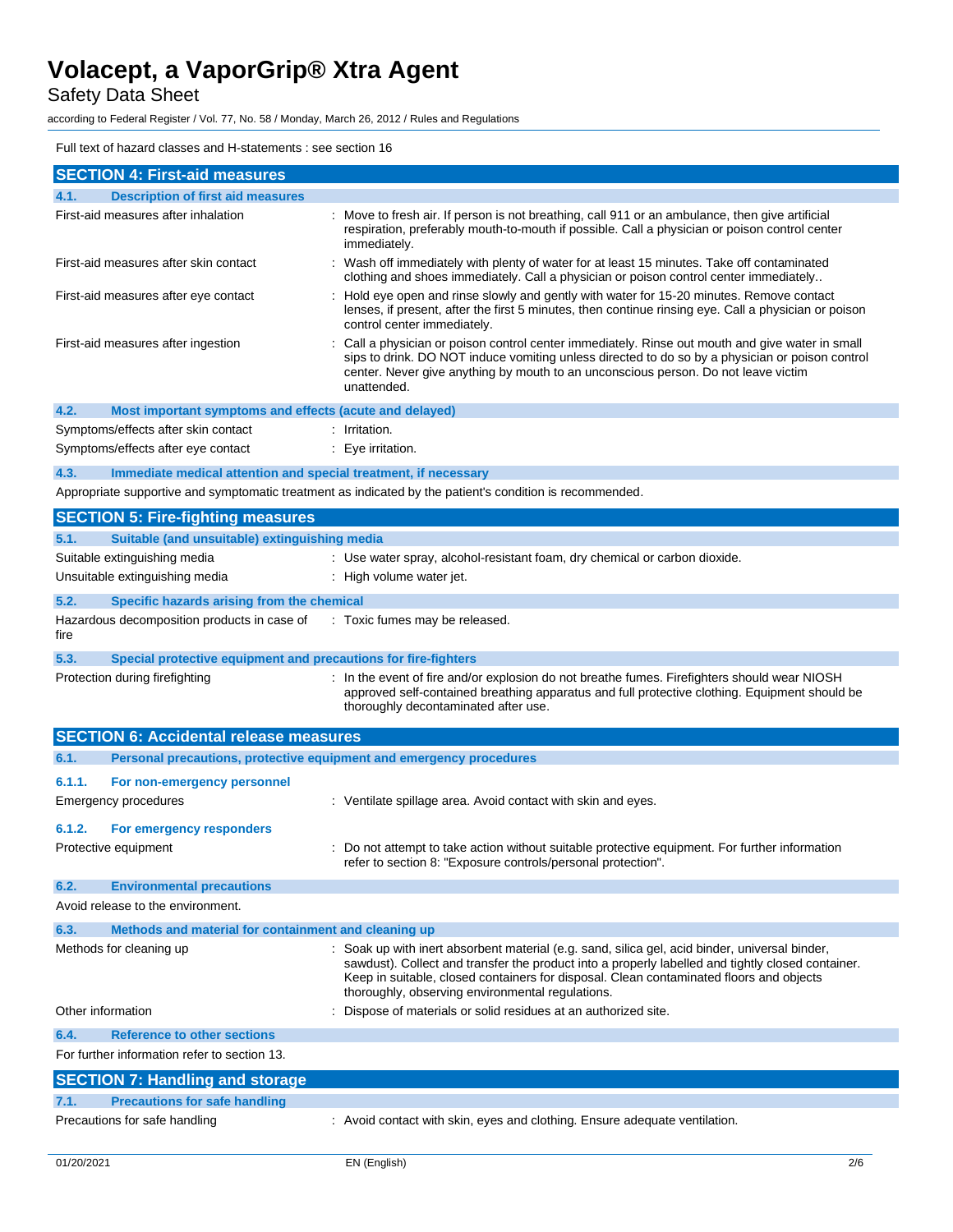Safety Data Sheet

according to Federal Register / Vol. 77, No. 58 / Monday, March 26, 2012 / Rules and Regulations

| Hygiene measures                                                     | : Wash hands thoroughly with soap and water after handling and before eating, drinking,<br>chewing gum, using tobacco, using the toilet or applying cosmetics.                                                                                                                                                                                           |
|----------------------------------------------------------------------|----------------------------------------------------------------------------------------------------------------------------------------------------------------------------------------------------------------------------------------------------------------------------------------------------------------------------------------------------------|
|                                                                      | Remove Personal Protective Equipment (PPE) immediately after handling this product.<br>Remove soiled clothing immediately and clean thoroughly before using again. Wash thoroughly<br>and put on clean clothing. Keep working clothes separately. Garments that cannot be cleaned<br>must be destroyed (burnt).                                          |
| 7.2.<br>Conditions for safe storage, including any incompatibilities |                                                                                                                                                                                                                                                                                                                                                          |
| Storage conditions                                                   | : Store in original container. Store in a cool, dry place and in such a manner as to prevent cross<br>contamination with other crop protection products, fertilizers, food, and feed. Store in a place<br>accessible by authorized persons only. Protect from freezing. Do not store near acids. Keep<br>away from food, drink and animal feedingstuffs. |

| <b>SECTION 8: Exposure controls/personal protection</b> |                                     |  |
|---------------------------------------------------------|-------------------------------------|--|
| 8.1.                                                    | <b>Control parameters</b>           |  |
|                                                         |                                     |  |
|                                                         | Volacept, a VaporGrip® Xtra Agent   |  |
|                                                         | No additional information available |  |

|      | TWO QUULIUTIQI IITUTTIQIUTI QVQIIQDIG |                                              |  |
|------|---------------------------------------|----------------------------------------------|--|
|      |                                       |                                              |  |
|      |                                       |                                              |  |
| 8.2. | Appropriate engineering controls      |                                              |  |
|      |                                       |                                              |  |
|      | Appropriate engineering controls      | Ensure good ventilation of the work station. |  |

| Appropriate engineering controis |  |
|----------------------------------|--|
| Environmental exposure controls  |  |

: Avoid release to the environment.

#### **8.3. Individual protection measures/Personal protective equipment**

### **Hand protection:**

Please observe the instructions regarding permeability and breakthrough time which are provided by the supplier of the gloves. Also take into consideration the specific local conditions under which the product is used, such as the danger of cuts, abrasion, and the contact time.

Chemical-resistant gloves (barrier laminate, butyl rubber, nitrile rubber or Viton)

Wash gloves when contaminated. Dispose of when contaminated inside, when perforated or when contamination on the outside cannot be removed. Wash hands frequently and always before eating, drinking, smoking or using the toilet.

#### **Eye protection:**

Use tightly sealed goggles and face protection.

#### **Skin and body protection:**

Wear long-sleeved shirt and long pants and shoes plus socks.

#### **Respiratory protection:**

When respirators are required, select NIOSH approved equipment based on actual or potential airborne concentrations and in accordance with the appropriate regulatory standards and/or industry recommendations.

#### **Personal protective equipment symbol(s):**



| <b>SECTION 9: Physical and chemical properties</b>            |                              |     |  |
|---------------------------------------------------------------|------------------------------|-----|--|
| Information on basic physical and chemical properties<br>9.1. |                              |     |  |
| Physical state                                                | : Liquid                     |     |  |
| Colour                                                        | : Colourless to light yellow |     |  |
| Odour                                                         | : Sour                       |     |  |
| Odour threshold                                               | : No data available          |     |  |
| рH                                                            | $7.5 - 8.5$                  |     |  |
| Melting point                                                 | : Not applicable             |     |  |
| Freezing point                                                | : No data available          |     |  |
| Boiling point                                                 | : No data available          |     |  |
| 01/20/2021                                                    | EN (English)                 | 3/6 |  |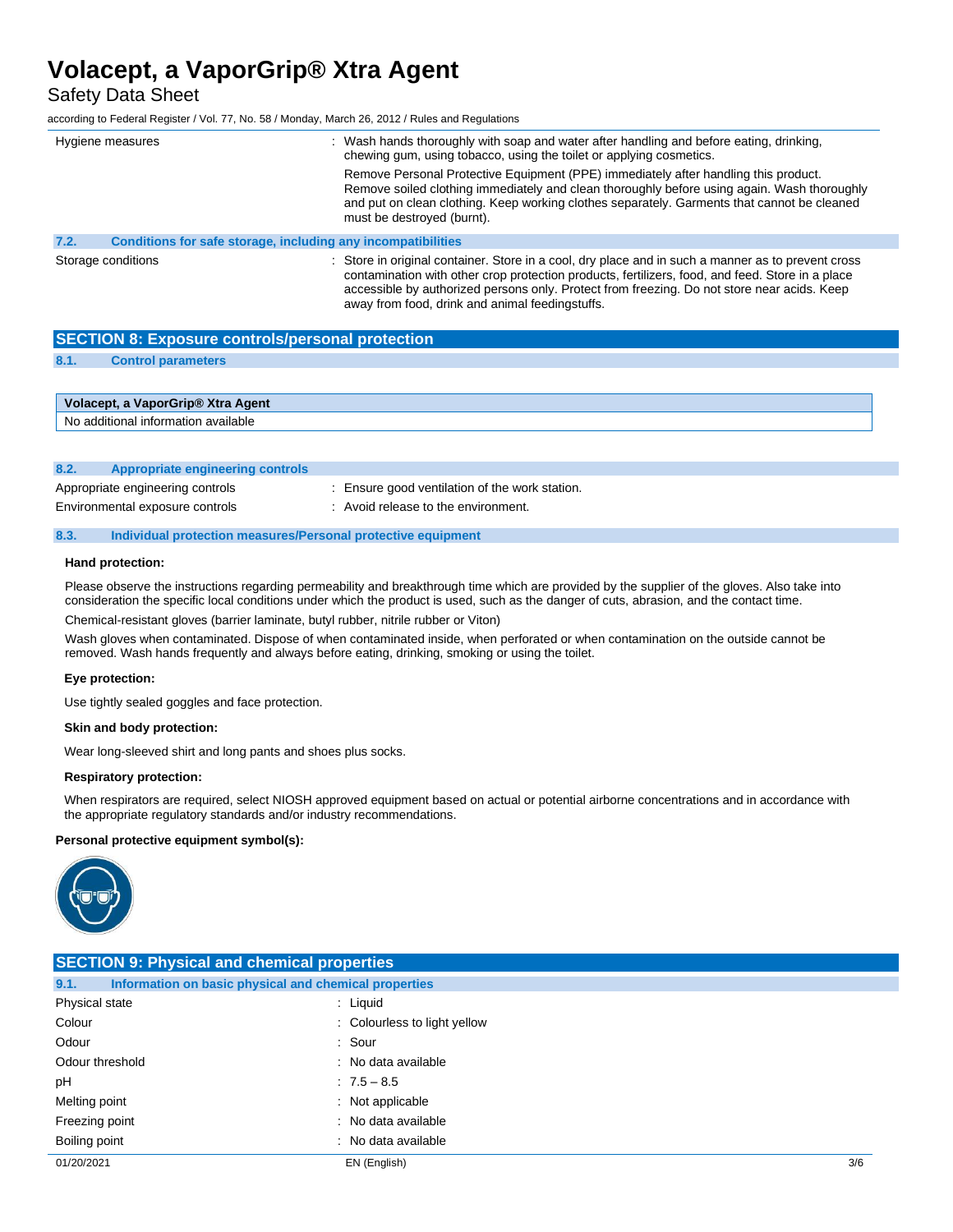# Safety Data Sheet

according to Federal Register / Vol. 77, No. 58 / Monday, March 26, 2012 / Rules and Regulations

| Flash point                                     | : Not applicable            |
|-------------------------------------------------|-----------------------------|
| Relative evaporation rate (butylacetate=1)      | : No data available         |
| Flammability (solid, gas)                       | : Not applicable.           |
| Vapour pressure                                 | : No significant volatility |
| Relative vapour density at 20 °C                | : No data available         |
| Relative density                                | : No data available         |
| Density                                         | : 1.27 g/cm <sup>3</sup>    |
| <b>Water Solubility</b>                         | : Completely miscible       |
| Partition coefficient n-octanol/water (Log Pow) | : No data available         |
| Auto-ignition temperature                       | : No data available         |
| Decomposition temperature                       | : No data available         |
| Viscosity, kinematic                            | : No data available         |
| Viscosity, dynamic                              | : No data available         |
| Explosive limits                                | : No data available         |
| Explosive properties                            | : Not explosive             |
| Oxidising properties                            | : No oxidizing properties   |
|                                                 |                             |

**9.2. Other information**

| No additional information available                                                |                                                                                                                    |  |  |
|------------------------------------------------------------------------------------|--------------------------------------------------------------------------------------------------------------------|--|--|
|                                                                                    | <b>SECTION 10: Stability and reactivity</b>                                                                        |  |  |
| 10.1.                                                                              | <b>Reactivity</b>                                                                                                  |  |  |
| The product is non-reactive under normal conditions of use, storage and transport. |                                                                                                                    |  |  |
| 10.2.                                                                              | <b>Chemical stability</b>                                                                                          |  |  |
| Stable under normal conditions.                                                    |                                                                                                                    |  |  |
| 10.3.                                                                              | <b>Possibility of hazardous reactions</b>                                                                          |  |  |
|                                                                                    | Reacts with galvanised steel or unlined mild steel to produce hydrogen, a highly flammable gas that could explode. |  |  |
| 10.4.                                                                              | <b>Conditions to avoid</b>                                                                                         |  |  |
| Extremes of temperature and direct sunlight.                                       |                                                                                                                    |  |  |
| 10.5.                                                                              | <b>Incompatible materials</b>                                                                                      |  |  |
| Galvanised steel, Mild steel                                                       |                                                                                                                    |  |  |
| 10.6.                                                                              | <b>Hazardous decomposition products</b>                                                                            |  |  |
| No decomposition products expected under normal conditions of use                  |                                                                                                                    |  |  |

# **SECTION 11: Toxicological information**

# **11.1. Information on toxicological effects**

| Acute toxicity (oral)<br>Acute toxicity (dermal)<br>Acute toxicity (inhalation) | $\therefore$ Not classified<br>Not classified<br>: Not classified |
|---------------------------------------------------------------------------------|-------------------------------------------------------------------|
| Skin corrosion/irritation                                                       | : Causes skin irritation.<br>pH: 7.5 - 8.5                        |
| Serious eye damage/irritation                                                   | : Causes serious eye irritation.<br>pH: 7.5 - 8.5                 |
| Respiratory or skin sensitisation                                               | : Not classified                                                  |
| Germ cell mutagenicity                                                          | Not classified                                                    |
| Carcinogenicity                                                                 | : Not classified                                                  |
| Reproductive toxicity                                                           | $\therefore$ Not classified                                       |
| STOT-single exposure                                                            | : Not classified                                                  |
| STOT-repeated exposure                                                          | $\therefore$ Not classified                                       |
| Aspiration hazard<br>Viscosity, kinematic                                       | Not classified<br>No data available                               |
|                                                                                 |                                                                   |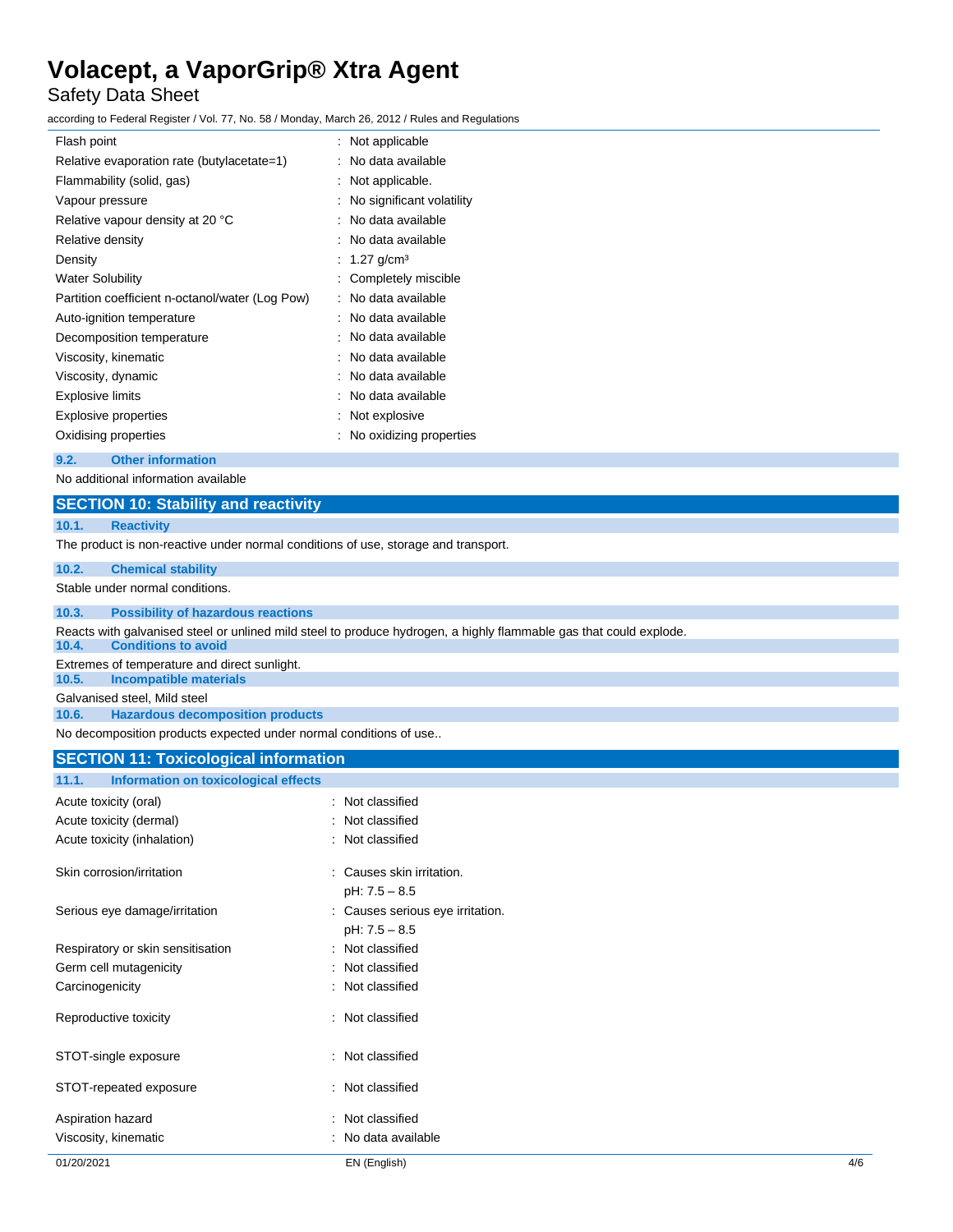Safety Data Sheet

according to Federal Register / Vol. 77, No. 58 / Monday, March 26, 2012 / Rules and Regulations

| Symptoms/effects after skin contact<br>Symptoms/effects after eye contact | : Irritation.<br>: Eye irritation.                                                                                                |
|---------------------------------------------------------------------------|-----------------------------------------------------------------------------------------------------------------------------------|
| <b>SECTION 12: Ecological information</b>                                 |                                                                                                                                   |
| <b>Toxicity</b><br>12.1.                                                  |                                                                                                                                   |
| Ecology - general                                                         | : Apply this product as specified on the label.                                                                                   |
|                                                                           | Do not apply directly to water, to areas where surface water is present or to intertidal areas<br>below the mean high water mark. |
|                                                                           | Do not contaminate surface or ground water by cleaning equipment or disposal of wastes,<br>including equipment wash water.        |
|                                                                           | Retain and dispose of contaminated wash water.                                                                                    |
| 12.2.<br><b>Persistence and degradability</b>                             |                                                                                                                                   |
| No data available                                                         |                                                                                                                                   |
| 12.3.<br><b>Bioaccumulative potential</b>                                 |                                                                                                                                   |
| No data available                                                         |                                                                                                                                   |
| <b>Mobility in soil</b><br>12.4.                                          |                                                                                                                                   |

No data available

# **12.5. Other adverse effects**

No additional information available

| <b>SECTION 13: Disposal considerations</b> |                                                                                                                                                                                                                 |
|--------------------------------------------|-----------------------------------------------------------------------------------------------------------------------------------------------------------------------------------------------------------------|
| <b>Disposal methods</b><br>13.1.           |                                                                                                                                                                                                                 |
| Waste treatment methods                    | $:$ Product:                                                                                                                                                                                                    |
|                                            | It is best to use all of the product in accordance with label directions. If it is necessary to<br>dispose of unused product, please follow container label instructions and applicable local<br>quidelines.    |
|                                            | Do not contaminate water, food, or feed by disposal.                                                                                                                                                            |
|                                            | Follow all local/regional/national/international regulations.                                                                                                                                                   |
|                                            | Contaminated Packaging:                                                                                                                                                                                         |
|                                            | Follow advice on product label and/or leaflet.                                                                                                                                                                  |
|                                            | Do not re-use empty containers.                                                                                                                                                                                 |
|                                            | Triple rinse containers.                                                                                                                                                                                        |
|                                            | Puncture container to avoid re-use.                                                                                                                                                                             |
|                                            | Completely empty container into application equipment, then dispose of empty container in a<br>sanitary landfill, by incineration or by other procedures approved by state/provincial and local<br>authorities. |
|                                            | If burned, stay out of smoke.                                                                                                                                                                                   |
|                                            | <b>RCRA</b> Information:                                                                                                                                                                                        |
|                                            | Characterization and proper disposal of this material as a special or hazardous waste is<br>dependent upon Federal, State and local laws and are the user's responsibility. RCRA<br>classification may apply.   |
| <b>SECTION 14: Transport information</b>   |                                                                                                                                                                                                                 |

# **Department of Transportation (DOT)**

In accordance with DOT

# Not regulated

# **Transportation of Dangerous Goods**

Not regulated